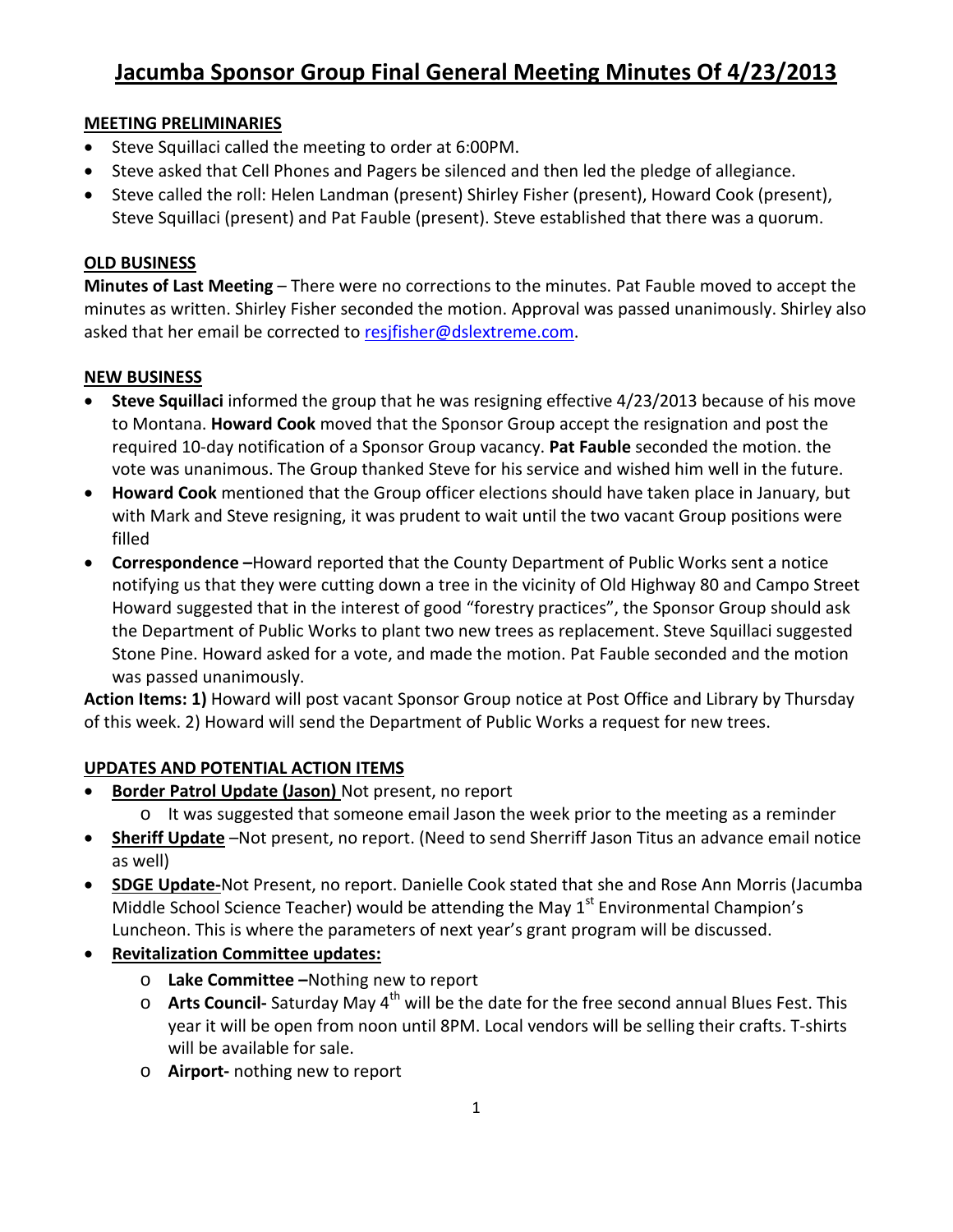# **Jacumba Sponsor Group Final General Meeting Minutes Of 4/23/2013**

- o **Murals**-Danielle Cook and Mark Ostrander will be defending their grant proposal in front of the San Diego Supervisors sometime in the week of June  $10<sup>th</sup>$ . Anyone wishing to attend the open meeting can attend.
- o **Spa-** Still some ongoing issues around the Planning Department inspections, the Spa will now open sometime in May. Supervisor Jacob has been supportive and the letter writing campaign initiated by various townspeople has drawn new attention to the town's plight. Dave Landman advised that since the recent UT two page spread on Jacumba and the Spa, the town has received worldwide attention. Dave has fielded calls worldwide from entrepreneurs seeking to open businesses here.
- o **Railroad-** Anew locomotive and construction materials have arrived near the station.
- o **Community Garden** Spring clean up and planting. The Jacumba Middle School is helping. Planting will commence May  $1<sup>st</sup>$ . They still need volunteers and help in controlling the squirrel and gopher populations. Next meeting is 4/11 6:30PM at Highland Center
- o **Newsletter-**Danielle Cook presented the April issue of the new newsletter. She will update monthly and circulate. This will communicate status on major revitalization projects and other important community news.

#### o **Community Clean-up**

- o Jacumba Middle School and the Revitalization Committee teamed up for Phase 1 (I♥ a fire Safe Community) and ended up picking up more than 5700 lbs. of recycle. The money raised is paying for Phase 2 (I♥ a clean Jacumba) scheduled Jun 1st.
- o EDCO is furnishing low cost dumpsters for the community wide trash cleanup.

#### o **Other**

o Howard Cook presented a proposal to hold a yearlong 2014 Jacumba Hot Springs Centennial. He discussed that although the community itself was about 152 years old, the oldest government reference to Jacumba Hot Springs was in a California State Railroad Commission document dated in 1914. The group was very enthusiastic on doing this as it would both boost tourism but also bring the community together with something concrete to celebrate. Danielle Cook stated that the Revitalization Committee was holding a special Alliance "fund-raising" meeting on Tuesday. April  $30<sup>th</sup>$  and this would be on the agenda (Jacumba Library -6:30PM

# o **Boulevard, Jacumba, La Posta Fire Safe Council and Cert–(Tammy Daubach)**

- $\checkmark$  CERT has split from the Fire Safe Council. The next meeting is tomorrow in Pine Valley
- $\checkmark$  The \$150/lot fire fee is being eliminated, but the state is attempting to pass a new bill to increase a tax on insurance by 5.8%
- $\checkmark$  Next Fire Safe Council meeting 4/29 in Jacumba fire station at 6:30 PM. Tammy Daubach said for everyone to bring his or her own chairs.

#### **NON-AGENDA PRESENTATIONS FROM THE FLOOR**

 $\circ$  Tammy Daubach stated that the Mountain Collaborative County Fair is June 1<sup>st</sup> 8AM-noon in Campo